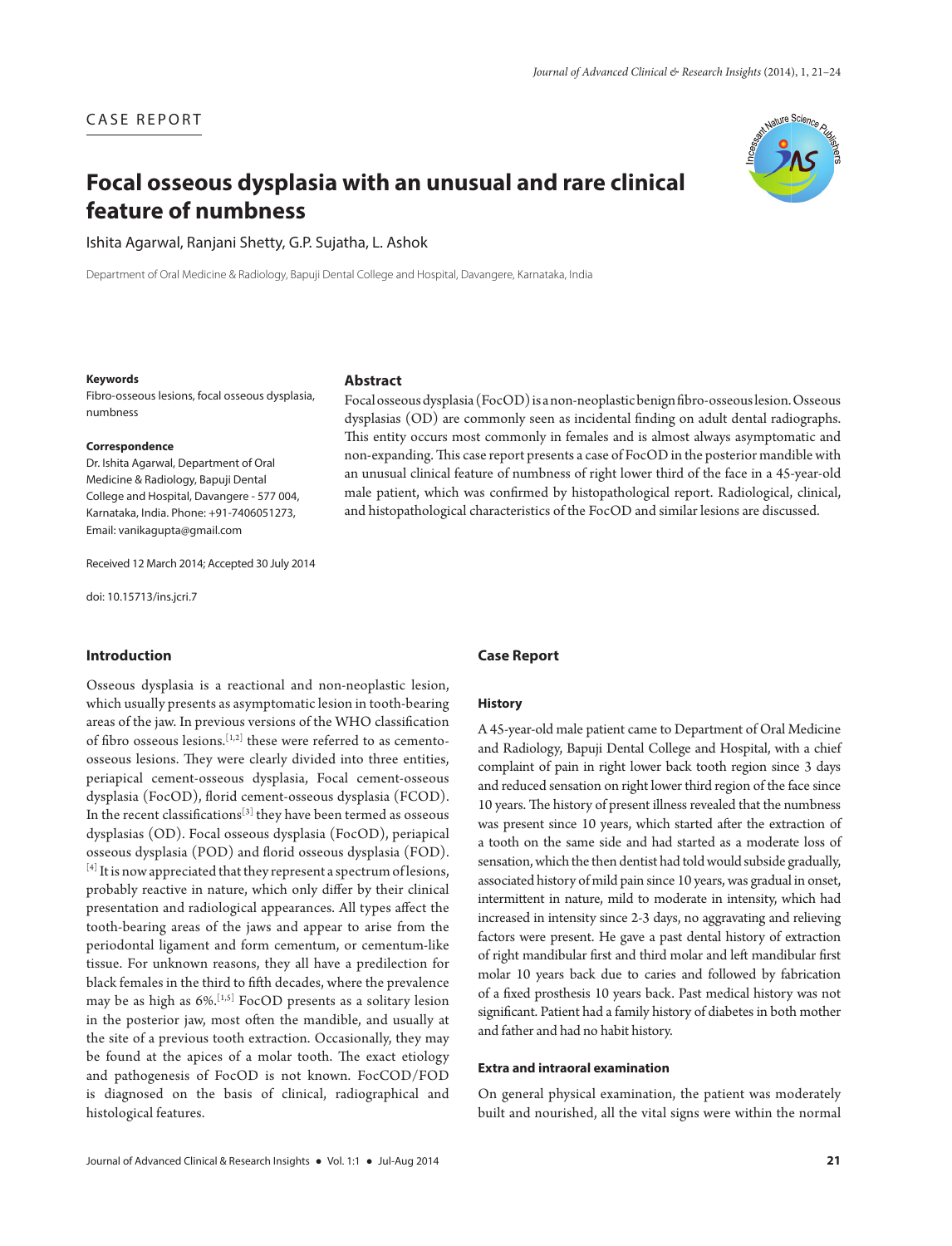limits. On intraoral examination, soft tissue examination revealed generalized mild gingival recession, with mild gingival bleeding on probing. On Hard tissue examination 18, 36, 46, 48 were clinically missing, amalgam restoration was present in relation to 15 and 17. Fixed partial denture in relation to 35 to 37 and 45 to 47. Slight expansion of the buccal and lingual cortical plate in relation to 45 to 47 [Figure 1] was present, which was tender on palpation. 47 was tender on percussion. Test for parasthesia was done and was compared on both the sides, where patient felt reduced sensation on the right side of mandibular attached gingiva, labial mucosa and lip compared to the left.

## **Differential diagnosis**

Considering the chief complaint and history a provisional diagnosis of a benign cyst or tumor pressing over the nerve was considered and a clinical differential diagnosis of Odontogenic cyst like residual cyst, since it has a predilection for adult male and occurs commonly in posterior mandible, and usually associated with a history of extraction of the tooth; tumors like ameloblastoma was considered since it commonly occurs in the mandibular body, with cortical plate expansion and associated paresthesia; nerve sheath tumors like neurolimoma was also considered, however, intraoral lesions are rare, but if it occurs then mandible is most common site and occurs in second to third decade of life, it can present with swelling or bone expansion with pain and paresthesia, which was present in our patient also, and rarer entities like metastatic malignancy was considered since, it also occurs in a molar area of mandible and mimic a reactive or benign lesion which can invade bone and nerve leading to paresthesia.

#### **Investigations**

The patient was subjected to the routine investigations such as complete hemogram, random blood sugar and Hb1ac, which was within the normal limits, OPG was taken as a screening radiograph, IOPA, Mandibular occlusal-right lateral topographic view, Mandibular right lateral oblique body view were done. OPG [Figure 2] revealed a well-defined mixed radiolucent radioopacity in relation to 47 with non-sclerotic margins, measuring about  $3 \text{ cm} \times 3 \text{ cm}$ , round to oval in shape extending from distal root of 47 to 2 cm anterior to angle of mandible anterioposteriorly, and superoinferiorly extending from middle third of the distal root of 47 to the inferior border of mandible. Internal structure showed mixed radiolucent radioopacity, effect on the surrounding structures was not very evident with loss of lamina dura in the apical one-third of the distal root of 47 and no effect on the inferior alveolar nerve canal radiographically. IOPA [Figure 3] revealed loss of lamina dura in the apical one-third of the distal root of 47 and radiolucency in the furcation area and moderate horizontal bone loss. Considering these, features a radiographic differential diagnosis of ossifying fibroma and FocOD in relation to 47 were thought of.

#### **Final diagnosis**

Incisional biopsy was done, histopathological report revealed mature bony trabeculae and small focus of subperiosteal fibrosis



**Figure 1:** Intra oral photograph showing fixed prosthesis in relation to 45, 46, and 47. Mild buccal and lingual expansion present in relation to 47



**Figure 2:** Orthopantomogram showing missing 46, and mixed radiolucent and radioopaque lesion in posterior body of mandible on right side



**Figure 3:** Intra oral periapical radiograph in relation to 47 showing internal structure of mixed radiolucent and radioopaque structure present in relation to 47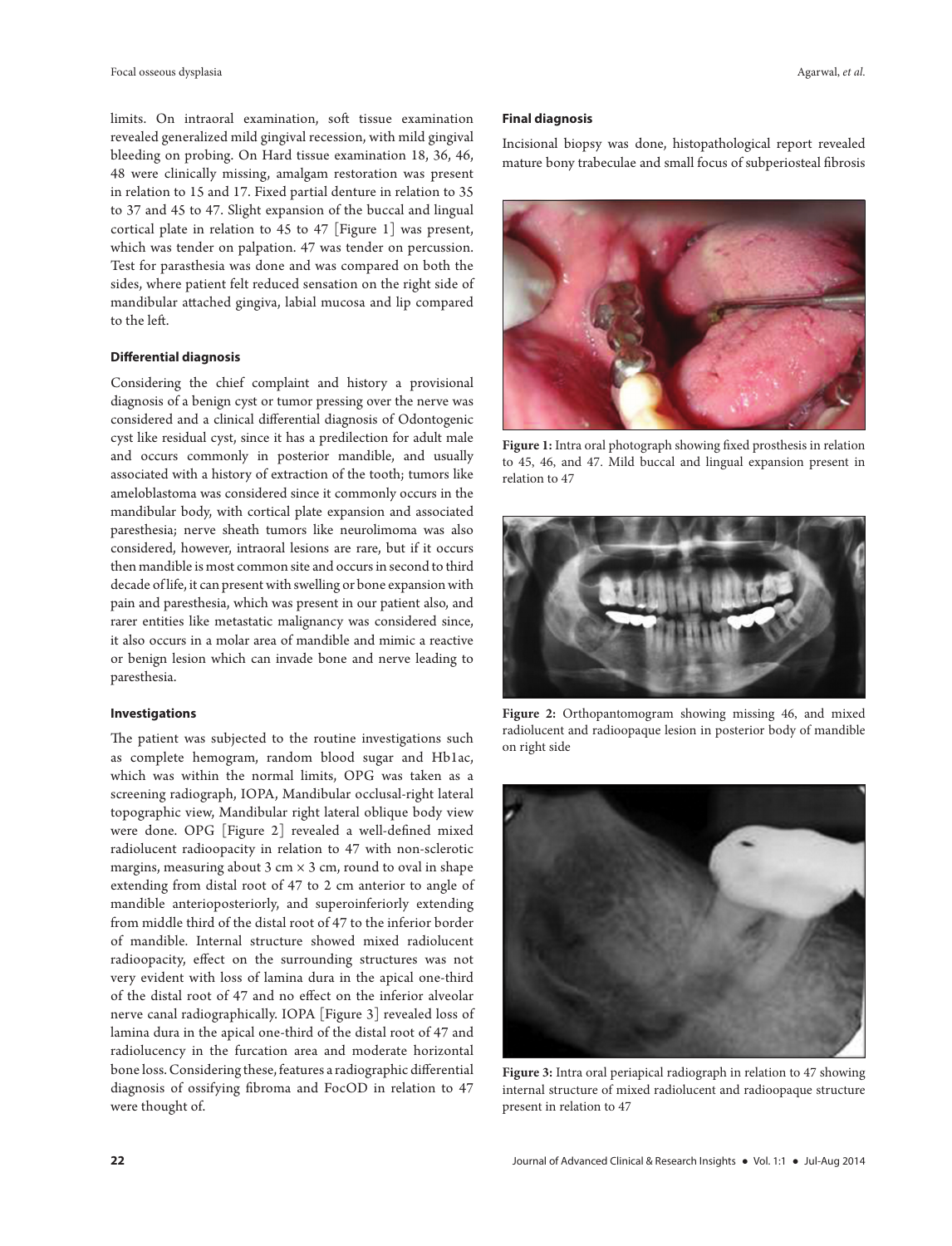with immature bone formation. In view of the foci of fibrosis with immature bone and periapical location of the lesion, a final diagnosis was given as FocOD in relation to 47. Complete excision and curettage were done. After 6 months the patient was recalled and reviewed, the paresthesia had reduced by 50% and the radiograph showed normal bone formation, the patient is kept under follow-up. After 1-year, patient was again reviewed, and there was complete resolution of paresthesia with mild tingling sensation was present.

## **Discussion**

Fibro-osseous lesions "represent a diverse group of reactive, dysplastic and neoplastic proliferations characterized by replacement of normal bone with a collagenous matrix containing trabeculae of immature bone and in some instances psammomatous deposits frequently described as "cementumlike material."[6]

OD are variants of non-neoplastic fibro-osseous lesions.<sup>[7]</sup> FocOD represents the most common fibro-osseous lesions of the jaws. These benign lesions are characterized by an alteration of bone structure. The normal architecture of bone is replaced by fibroblasts and collagen fibers, and also by a variable quantity of mineralized material.<sup>[7]</sup> Previously, Waldron, observing its localized nature, first reported it as the "localized fibro-osseouscemental lesion," which Summerlin and Tomichre named as focal cement osseous dysplasia. While the exact etiology of FocOD is unclear, they are favored to arise from medullary bone and/or periodontal ligament tissue. Hormonal imbalances affecting bone remodeling are currently being investigated.<sup>[8]</sup>

FocOD occurs predominantly in females with a mean age in the mid-thirties, and a slightly higher distribution among African Americans (64%). The majority of these lesions are asymptomatic  $(62%)$  with an average size of 1.5 cm.<sup>[9]</sup> When symptomatic, the lesions most commonly cause pain and swelling. Waldron and co-authors claimed that most of their symptomatic cases had been "edentulous in the affected areas for many years."[8] Occasionally, FocOD can lead to secondary pulpal and periodontal infection and progress to necrosis.<sup>[10]</sup> The mandible is the most frequent site of occurrences (86%). Secondly, it shows a close association with tooth apices (70.6%) or with previous extraction sites (21%).[9] Ohkura reported that two-thirds of the edentulous FocODs occurred in the posterior mandible. Since so many FocODs occur at extraction sites, they may partly represent as suggested by Waldron, the end-stage of an abnormal reaction of bone to injury.[8]

The condition rarely produces expansion of the bone. Larger lesions may however cause slight jaw enlargement.<sup>[11]</sup> The paresthesia noticed in the above discussed case may be due to the increased size of the lesion causing changes in the nerve on which it was impinging for a long duration.

Initially, the paresthesia was thought to be due to injury to the nerve during previous extraction but once the patient came back with reduced numbness after curettage of the lesion it was considered to be due to the FocOD though it is a rare clinical feature. The latest classification of osseous dysplasia includes the concept of spectrum of clinicopathological entities in which the diagnosis can only be made on the basis of a full consideration of clinical, radiological and histological features. This classification includes, POD, which involves a small number of teeth, and it's localized only in the anterior region of the mandible, FocOD which is the same lesion as POD, but localized in the posterior region; FOD is a more extensive lesion that may be confined to two quadrants or more; and familial gigantiform cementoma, which involves multiple quadrants, while being expansible, and it shows an autosomal dominant inheritance.[12]

FocOD has three developmental staging, each with specific radiographic features. Early or osteolytic stage, in this stage radiographs, revealed well-defined radiolucency with loss of lamina dura, intermediate and cementoblastic stage in which opaque areas are present within the radiolucency, display radiographic picture of mixed radiolucent and radiopaque lesion, last osteosclerotic or inactive stage, in which definite radioopacity is present and only at this stage well defined border is seen as radiolucent line.[13]

Histopathologically, FocOD consists of a cellular and fibrous connective tissue stroma, which is benign, heterogeneous and punctuated by irregular osseous (mature and immature bone) and/or cementum-like calcifications [Figure 4].<sup>[4]</sup>

The radiographic differential diagnosis includes periapical granuloma or cyst and chronic osteomyelitis in the osteolytic stage, in the mixed and radioopaque stages, chronic sclerosing osteomyelitis, ossifying/cementifying fibroma, odontoma and osteoblastoma can be considered according to the development.[14]

In our case, osseous dysplasia was considered as, osseous dysplasia will be round to oval in shape, predominantly display mixed radiolucency and radioopacity with an ill-defined radiographic border, whereas mature lesions are usually uniformly dense with thin radiolucent border and root resorption usually is absent. Moreover, osseous dysplasia commonly found to be associated with periapex or previous extraction site, as was in our case.

Ossifying fibroma was also considered since, it presents as well-defined radiolucency with or without sclerotic borders or as a mixture of radiolucency and radioopacity, which is second



**Figure 4:** Highly cellular fibrous connective tissue, showing focal areas of ossification